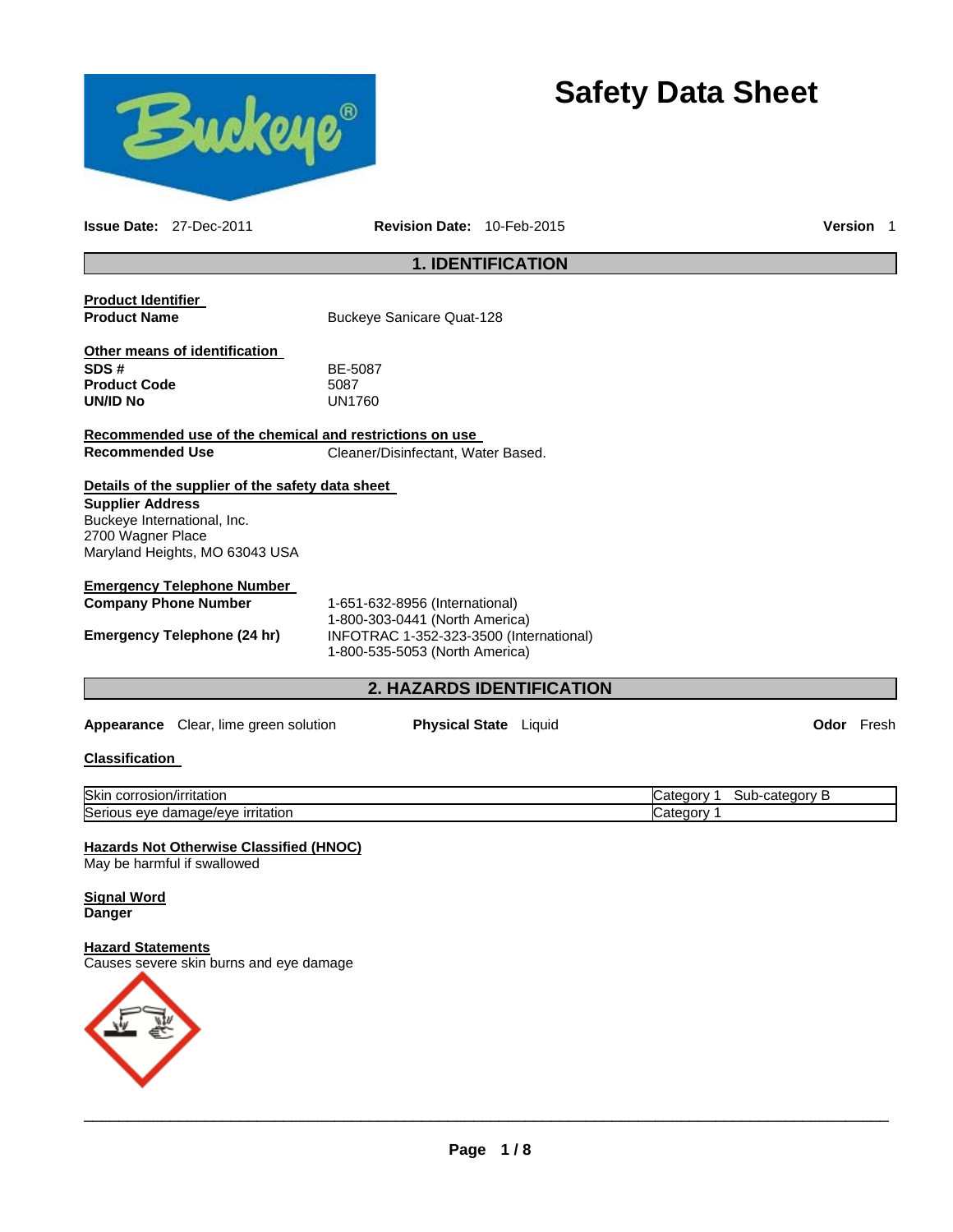# **Precautionary Statements - Prevention**

Do not breathe dust/fume/gas/mist/vapors/spray Wash face, hands and any exposed skin thoroughly after handling Wear protective gloves/protective clothing/eye protection/face protection

#### **Precautionary Statements - Response**

IF IN EYES: Rinse cautiously with water for several minutes. Remove contact lenses, if present and easy to do. Continue rinsing Immediately call a poison center or doctor/physician IF ON SKIN (or hair): Remove/Take off immediately all contaminated clothing. Rinse skin with water/shower Wash contaminated clothing before reuse Immediately call a poison center or doctor/physician IF INHALED: Remove victim to fresh air and keep at rest in a position comfortable for breathing Immediately call a poison center or doctor/physician IF SWALLOWED: Rinse mouth. Do NOT induce vomiting Immediately call a poison center or doctor/physician

 $\Box$ 

# **Precautionary Statements - Storage**

Store locked up

#### **Precautionary Statements - Disposal**

Dispose of contents/container to an approved waste disposal plant

#### **Other Hazards**

Toxic to aquatic life with long lasting effects

# **3. COMPOSITION/INFORMATION ON INGREDIENTS**

| <b>Chemical Name</b>                             | <b>CAS No</b> | Weight-% |
|--------------------------------------------------|---------------|----------|
| Didecyldimethylammonium chloride                 | 7173-51-5     | 4.23     |
| Alkyl dimethyl benzyl ammonium chloride (C12-16) | 68424-85-1    | 4.23     |
| Tetrasodium EDTA                                 | 64-02-8       |          |
| Ethyl Alcohol                                    | 64-17-5       |          |

\*\*If Chemical Name/CAS No is "proprietary" and/or Weight-% is listed as a range, the specific chemical identity and/or percentage of composition has been withheld as a trade secret.\*\*

# **4. FIRST-AID MEASURES**

### **First Aid Measures**

| <b>Eye Contact</b>  | Rinse cautiously with water for several minutes. Remove contact lenses, if present and<br>easy to do. Continue rinsing. Immediately call a poison center or doctor/physician.                |
|---------------------|----------------------------------------------------------------------------------------------------------------------------------------------------------------------------------------------|
| <b>Skin Contact</b> | Remove/Take off immediately all contaminated clothing. Rinse skin with water/shower.<br>Wash contaminated clothing before reuse. Immediately call a poison center or<br>doctor/physician.    |
| <b>Inhalation</b>   | Remove victim to fresh air and keep at rest in a position comfortable for breathing. If not<br>breathing, give artificial respiration. Immediately call a poison center or doctor/physician. |
| Ingestion           | Rinse mouth. Do not induce vomiting. Never give anything by mouth to an unconscious<br>person. Immediately call a poison center or doctor/physician.                                         |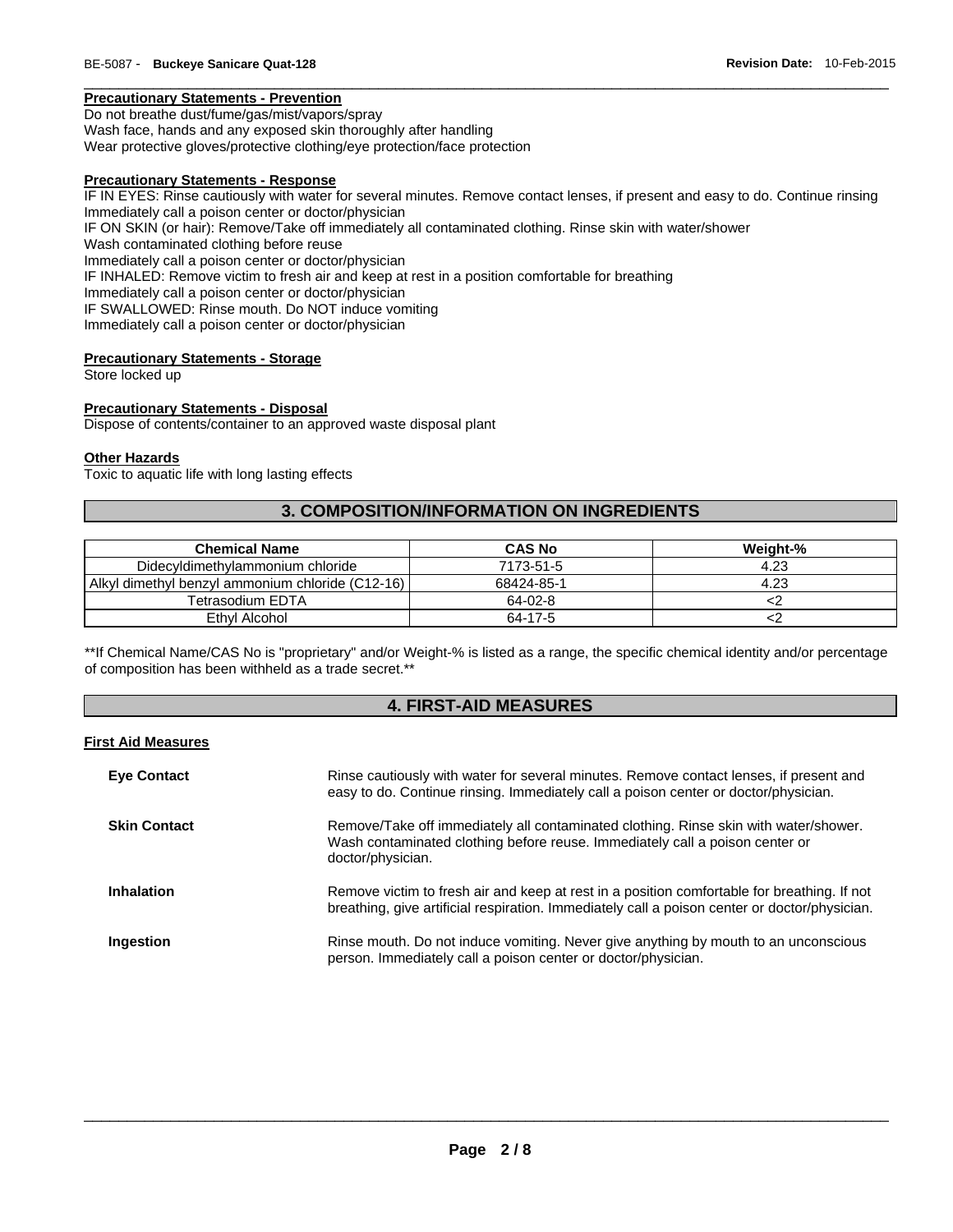#### **Most important symptoms and effects**

| <b>Symptoms</b> | Causes severe skin burns and eye damage. May be irritating to the mouth, throat and |
|-----------------|-------------------------------------------------------------------------------------|
|                 | stomach. May be irritating to respiratory tract.                                    |

 $\Box$ 

#### **Indication of any immediate medical attention and special treatment needed**

**Notes to Physician**  Treat symptomatically.

# **5. FIRE-FIGHTING MEASURES**

#### **Suitable Extinguishing Media**

Foam. Dry chemical. Water.

#### **Unsuitable Extinguishing Media** Not determined.

#### **Specific Hazards Arising from the Chemical**

Product is not flammable. Combustion products may be toxic.

**Hazardous Combustion Products** Carbon oxides. Nitrogen oxides (NOx).

#### **Protective equipment and precautions for firefighters**

As in any fire, wear self-contained breathing apparatus pressure-demand, MSHA/NIOSH (approved or equivalent) and full protective gear.

# **6. ACCIDENTAL RELEASE MEASURES**

#### **Personal precautions, protective equipment and emergency procedures**

| <b>Personal Precautions</b>                          | Use personal protection recommended in Section 8.                                                                                                                   |  |
|------------------------------------------------------|---------------------------------------------------------------------------------------------------------------------------------------------------------------------|--|
| <b>Environmental Precautions</b>                     | Prevent from entering into soil, ditches, sewers, waterways and/or groundwater. See<br>Section 12, Ecological Information. See Section 13: DISPOSAL CONSIDERATIONS. |  |
| Methods and material for containment and cleaning up |                                                                                                                                                                     |  |
| <b>Methods for Containment</b>                       | Prevent further leakage or spillage if safe to do so.                                                                                                               |  |
| <b>Methods for Clean-Up</b>                          | Pick up with mop, wet/dry vac, or absorbent material. Rinse area with clear water and allow<br>floor to dry before allowing traffic.                                |  |

### **7. HANDLING AND STORAGE**

#### **Precautions for safe handling**

**Advice on Safe Handling** Handle in accordance with good industrial hygiene and safety practice. Use personal protection recommended in Section 8. Avoid contact with skin, eyes or clothing. Wash face, hands, and any exposed skin thoroughly after handling. Do not breathe dust/fume/gas/mist/vapors/spray. Keep containers closed when not in use. Do not contaminate water, food, or feed by storage or disposal.

### **Conditions for safe storage, including any incompatibilities**

| <b>Storage Conditions</b> | Keep container tightly closed and store in a cool, dry and well-ventilated place. Store at<br>room temperature. Store locked up. |
|---------------------------|----------------------------------------------------------------------------------------------------------------------------------|
| Incompatible Materials    | Chlorine bleach. Anionic detergents. Strong oxidizing agents. Strong reducing agents.                                            |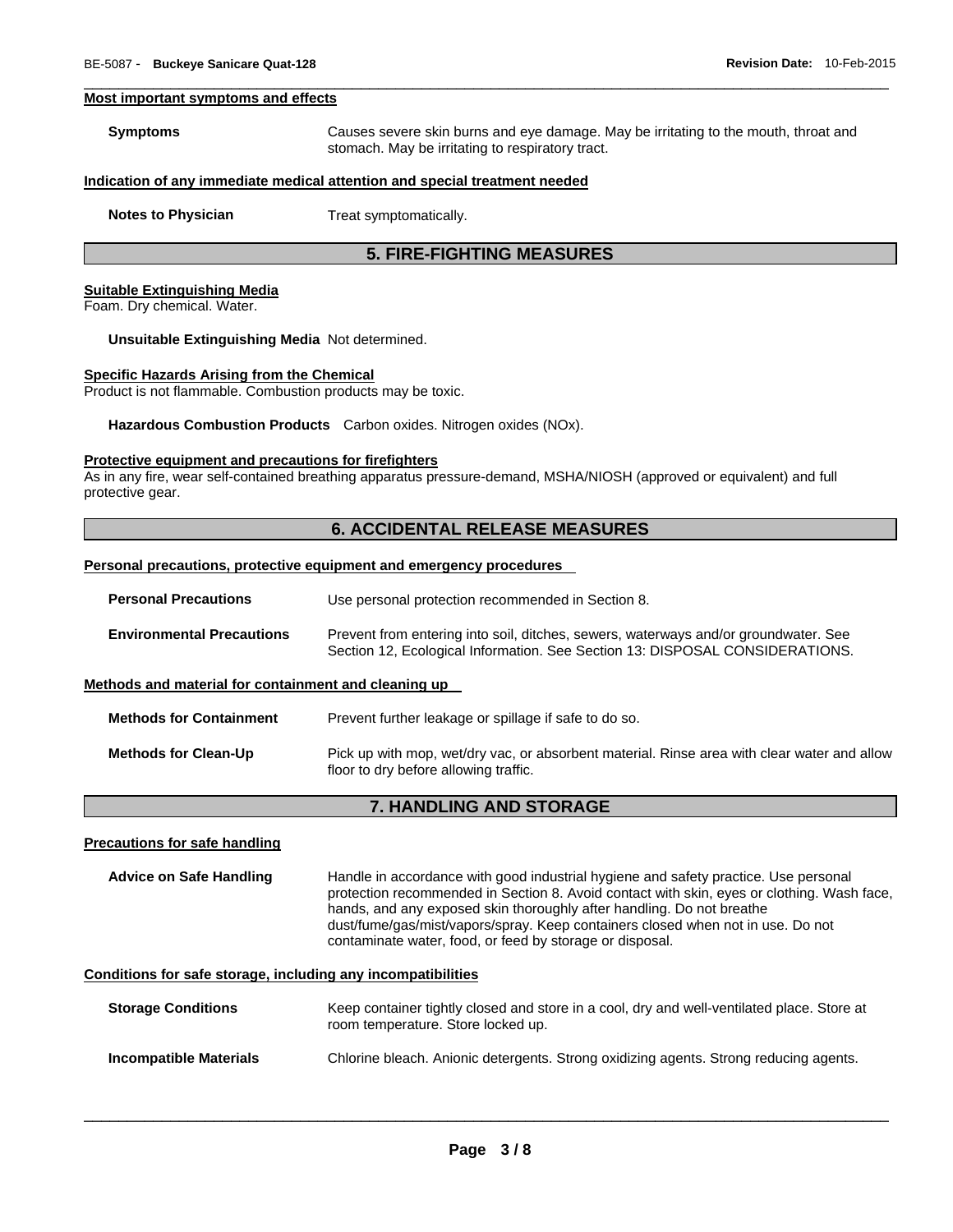# $\Box$ **8. EXPOSURE CONTROLS/PERSONAL PROTECTION**

# **Exposure Guidelines**

| <b>Chemical Name</b>          | <b>ACGIH TLV</b>            | <b>OSHA PEL</b>                                                                                                 | <b>NIOSH IDLH</b>                                              |
|-------------------------------|-----------------------------|-----------------------------------------------------------------------------------------------------------------|----------------------------------------------------------------|
| Ethyl Alcohol<br>64-17-5      | STEL: 1000 ppm              | TWA: 1000 ppm<br>TWA: 1900 mg/m <sup>3</sup><br>(vacated) TWA: 1000 ppm<br>(vacated) TWA: $1900 \text{ mg/m}^3$ | IDLH: 3300 ppm<br>TWA: 1000 ppm<br>TWA: 1900 mg/m <sup>3</sup> |
| Sodium hydroxide<br>1310-73-2 | Ceiling: $2 \text{ mg/m}^3$ | TWA: $2 \text{ mg/m}^3$<br>(vacated) Ceiling: $2 \text{ mg/m}^3$                                                | IDLH: 10 mg/m <sup>3</sup><br>Ceiling: $2 \text{ mg/m}^3$      |

# **Appropriate engineering controls**

**Engineering Controls** Ensure adequate ventilation, especially in confined areas. Eyewash stations. Showers.

### **Individual protection measures, such as personal protective equipment**

| <b>Eye/Face Protection</b>      | Use safety glasses or chemical splash goggles. |
|---------------------------------|------------------------------------------------|
| <b>Skin and Body Protection</b> | Wear rubber gloves or other impervious gloves. |
| <b>Respiratory Protection</b>   | Avoid breathing mists or vapors.               |

**General Hygiene Considerations** Handle in accordance with good industrial hygiene and safety practice.

# **9. PHYSICAL AND CHEMICAL PROPERTIES**

# **Information on basic physical and chemical properties**

| <b>Physical State</b>               | Liquid                     |                       |                |
|-------------------------------------|----------------------------|-----------------------|----------------|
| Appearance                          | Clear, lime green solution | Odor                  | Fresh          |
| Color                               | Clear, lime green          | <b>Odor Threshold</b> | Not determined |
| <b>Property</b>                     | <b>Values</b>              | Remarks • Method      |                |
| рH                                  | $7.4 - 7.8$ (conc.)        |                       |                |
|                                     | 6.8 - 7.2 (1:128 dilution) |                       |                |
| <b>Melting Point/Freezing Point</b> | Not determined             |                       |                |
| <b>Boiling Point/Boiling Range</b>  | 100 °C / 212 °F            |                       |                |
| <b>Flash Point</b>                  | >93.3 °C / >200 °F         |                       |                |
| <b>Evaporation Rate</b>             | 1.0                        | (Water = $1$ )        |                |
| Flammability (Solid, Gas)           | Liquid-Not applicable      |                       |                |
| <b>Upper Flammability Limits</b>    | Not applicable             |                       |                |
| <b>Lower Flammability Limit</b>     | Not applicable             |                       |                |
| <b>Vapor Pressure</b>               | Not determined             |                       |                |
| <b>Vapor Density</b>                | Not determined             |                       |                |
| <b>Specific Gravity</b>             | 1.00                       |                       |                |
| <b>Water Solubility</b>             | Infinite                   |                       |                |
| Solubility in other solvents        | Not determined             |                       |                |
| <b>Partition Coefficient</b>        | Not determined             |                       |                |
| <b>Auto-ignition Temperature</b>    | Not determined             |                       |                |
| <b>Decomposition Temperature</b>    | Not determined             |                       |                |
| <b>Kinematic Viscosity</b>          | Not determined             |                       |                |
| <b>Dynamic Viscosity</b>            | Not determined             |                       |                |
| <b>Explosive Properties</b>         | Not determined             |                       |                |
| <b>Oxidizing Properties</b>         | Not determined             |                       |                |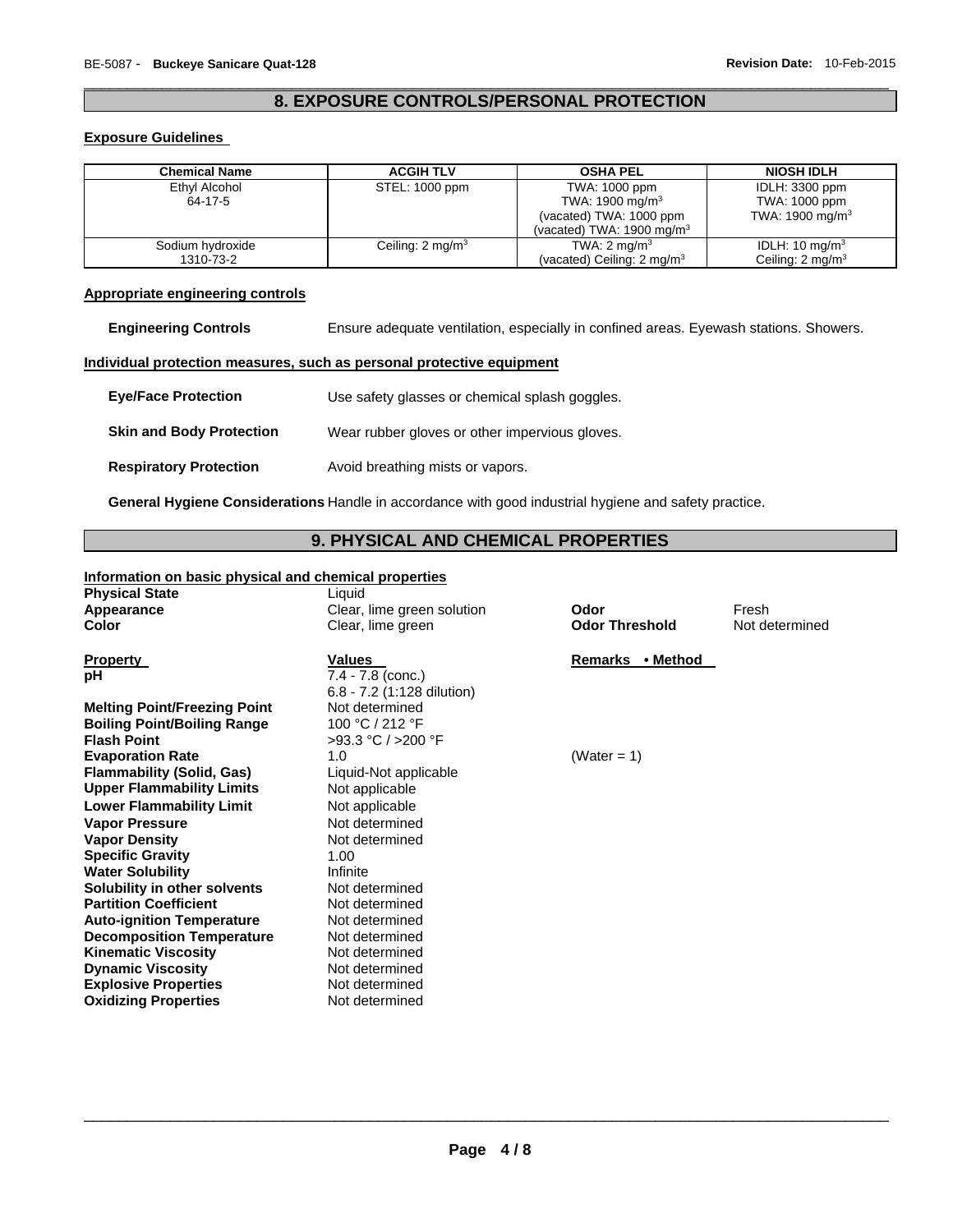# $\Box$ **10. STABILITY AND REACTIVITY**

#### **Reactivity**

Not reactive under normal conditions.

#### **Chemical Stability**

Stable under recommended storage conditions.

#### **Possibility of Hazardous Reactions**

None under normal processing.

**Hazardous Polymerization** Hazardous polymerization does not occur.

# **Conditions to Avoid**

Keep out of reach of children.

#### **Incompatible Materials**

Chlorine bleach. Anionic detergents. Strong oxidizing agents. Strong reducing agents.

#### **Hazardous Decomposition Products**

Thermal decomposition can lead to release of irritating gases or vapors.

# **11. TOXICOLOGICAL INFORMATION**

# **Information on likely routes of exposure**

| <b>Product Information</b> |                                  |
|----------------------------|----------------------------------|
| <b>Eye Contact</b>         | Causes severe eye damage.        |
| <b>Skin Contact</b>        | Causes severe skin burns.        |
| <b>Inhalation</b>          | Avoid breathing vapors or mists. |
| Ingestion                  | May be harmful if swallowed.     |

# **Component Information**

| <b>Chemical Name</b>                                              | Oral LD50              | Dermal LD50                | <b>Inhalation LC50</b>        |
|-------------------------------------------------------------------|------------------------|----------------------------|-------------------------------|
| Alkyl dimethyl benzyl ammonium<br>chloride (C12-16)<br>68424-85-1 | (Rat)<br>$= 426$ mg/kg | -                          |                               |
| Didecyldimethylammonium chloride<br>7173-51-5                     | (Rat)<br>$= 84$ mg/kg  |                            |                               |
| Tetrasodium EDTA<br>64-02-8                                       | $= 10$ g/kg (Rat)      | -                          | -                             |
| Ethyl Alcohol<br>64-17-5                                          | (Rat)<br>= 7060 mg/kg  |                            | $(Rat)$ 4 h<br>$= 124.7$ mg/L |
| Sodium hydroxide<br>1310-73-2                                     |                        | $= 1350$ mg/kg<br>(Rabbit) | $\blacksquare$                |

# **Information on physical, chemical and toxicological effects**

**Symptoms** Please see section 4 of this SDS for symptoms.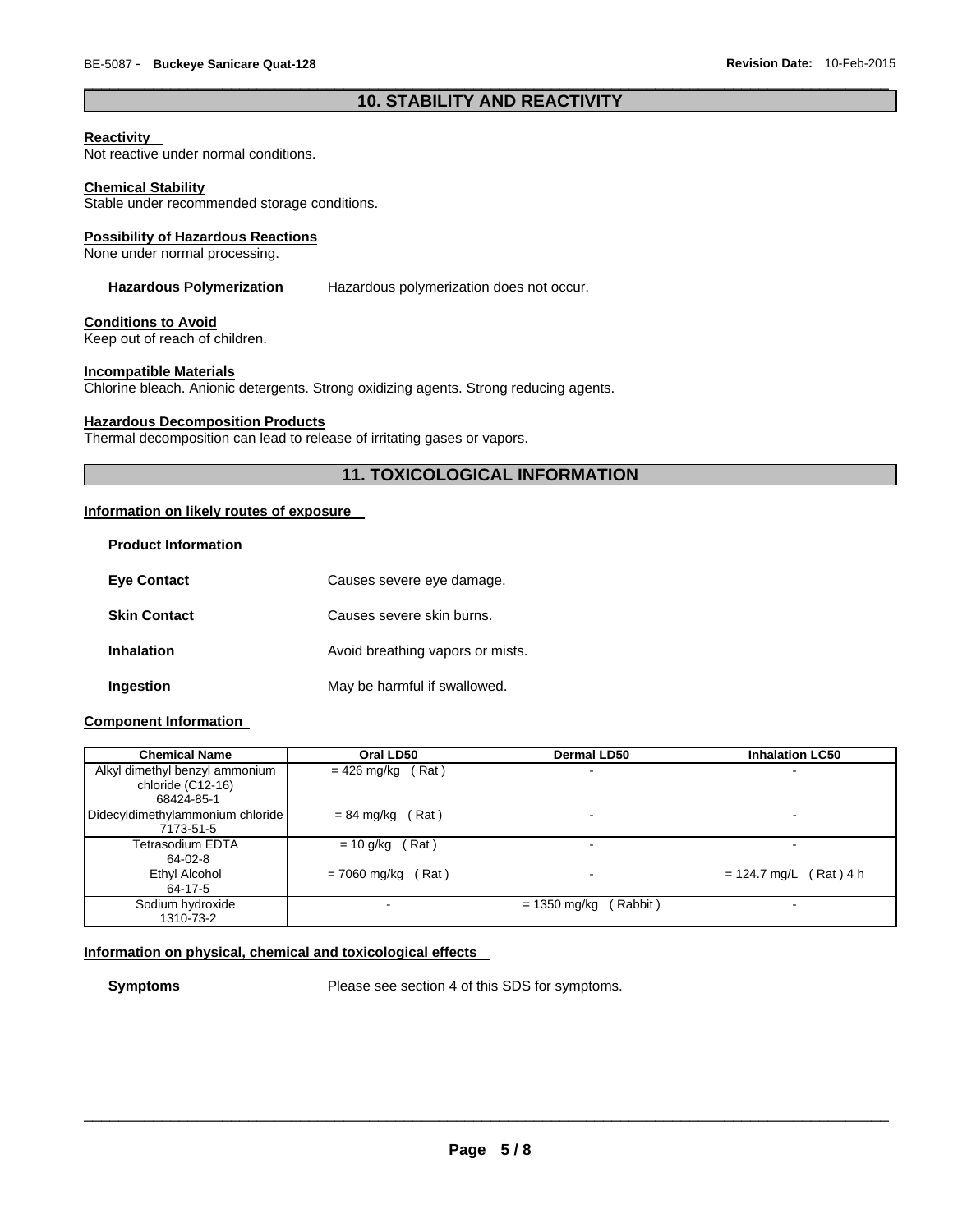### **Delayed and immediate effects as well as chronic effects from short and long-term exposure**

**Carcinogenicity** The ingredient in this product is only classified as a carcinogen when consumed as an alcoholic beverage in long-term studies.

| <b>Chemical Name</b> | <b>ACGIH</b> | <b>IARC</b> | uta<br>NI | <b>OSHA</b> |
|----------------------|--------------|-------------|-----------|-------------|
| Ethyl<br>Alcohol     | πυ           | Group       | Known     |             |
| 64-17-5              |              |             |           |             |

 $\Box$ 

**Legend** 

*ACGIH (American Conference of Governmental Industrial Hygienists) A3 - Animal Carcinogen IARC (International Agency for Research on Cancer) Group 1 - Carcinogenic to Humans* 

*NTP (National Toxicology Program)* 

*Known - Known Carcinogen OSHA (Occupational Safety and Health Administration of the US Department of Labor)* 

*X - Present* 

#### **Numerical measures of toxicity**

Not determined

# **12. ECOLOGICAL INFORMATION**

#### **Ecotoxicity**

Toxic to aquatic life with long lasting effects.

#### **Component Information**

| <b>Chemical Name</b> | Algae/aquatic plants   | <b>Fish</b>                  | <b>Toxicity to</b> | <b>Crustacea</b>                                      |
|----------------------|------------------------|------------------------------|--------------------|-------------------------------------------------------|
|                      |                        |                              | microorganisms     |                                                       |
| Tetrasodium EDTA     | 1.01: 72 h Desmodesmus | 41: 96 h Lepomis             |                    | 610: 24 h Daphnia magna                               |
| 64-02-8              | subspicatus mg/L EC50  | macrochirus mg/L LC50        |                    | mg/L EC50                                             |
|                      |                        | static 59.8: 96 h Pimephales |                    |                                                       |
|                      |                        | promelas mg/L LC50 static    |                    |                                                       |
| Ethyl Alcohol        |                        | 12.0 - 16.0: 96 h            |                    | EC50 = 34634 mg/L 30 min   9268 - 14221: 48 h Daphnia |
| 64-17-5              |                        | Oncorhynchus mykiss mL/L     |                    | $EC50 = 35470$ mg/L 5 min magna mg/L LC50 10800: 24   |
|                      |                        | LC50 static 100: 96 h        |                    | h Daphnia magna mg/L                                  |
|                      |                        | Pimephales promelas mg/L     |                    | EC50 2: 48 h Daphnia                                  |
|                      |                        | LC50 static 13400 - 15100:   |                    | magna mg/L EC50 Static                                |
|                      |                        | 96 h Pimephales promelas     |                    |                                                       |
|                      |                        | mg/L LC50 flow-through       |                    |                                                       |
| Sodium hydroxide     |                        | 45.4: 96 h Oncorhynchus      |                    |                                                       |
| 1310-73-2            |                        | mykiss mg/L LC50 static      |                    |                                                       |

#### **Persistence/Degradability**

Not determined.

# **Bioaccumulation**

Not determined.

#### **Mobility**

| <b>Chemical Name</b>  | Coefficient<br>Partition |
|-----------------------|--------------------------|
| Alcohol<br>Ethyl<br>. | $-0.32$                  |
| 64-17-5               |                          |

# **Other Adverse Effects**

Not determined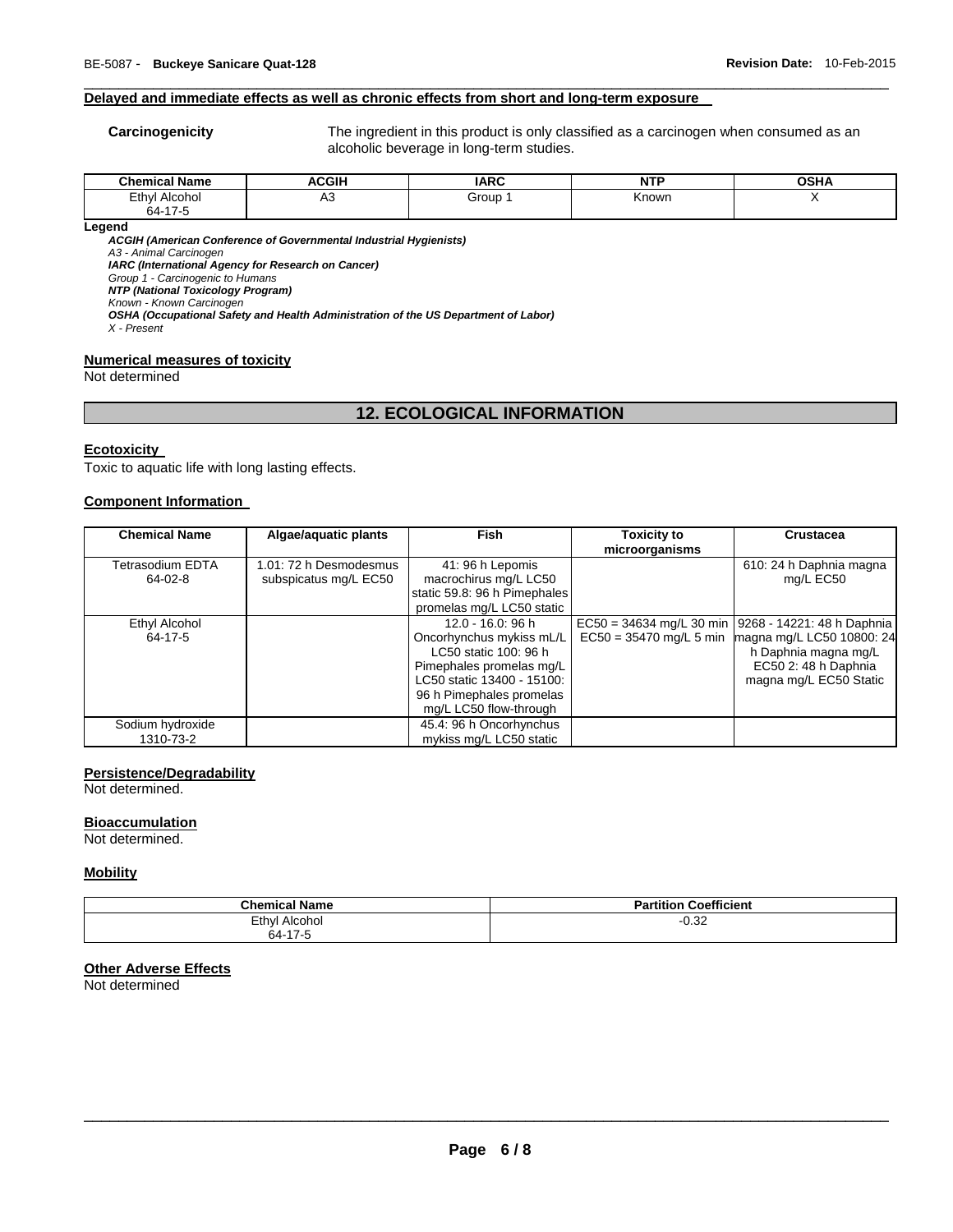# $\Box$ **13. DISPOSAL CONSIDERATIONS**

# **Waste Treatment Methods**

| <b>Disposal of Wastes</b>     | Disposal should be in accordance with applicable regional, national and local laws and<br>regulations. |
|-------------------------------|--------------------------------------------------------------------------------------------------------|
| <b>Contaminated Packaging</b> | Disposal should be in accordance with applicable regional, national and local laws and<br>regulations. |

#### **California Hazardous Waste Status**

| <b>Chemical Name</b> | California Hazardous Waste Status |  |
|----------------------|-----------------------------------|--|
| Ethyl Alcohol        | Toxic                             |  |
| 64-17-5              | lanitable                         |  |
| Sodium hydroxide     | Toxic                             |  |
| 1310-73-2            | Corrosive                         |  |

# **14. TRANSPORT INFORMATION**

| <b>Note</b>                                                                                                 | Please see current shipping paper for most up to date shipping information, including<br>exemptions and special circumstances. |
|-------------------------------------------------------------------------------------------------------------|--------------------------------------------------------------------------------------------------------------------------------|
| <b>DOT</b><br><b>UN/ID No</b><br><b>Proper Shipping Name</b><br><b>Hazard Class</b><br><b>Packing Group</b> | <b>UN1760</b><br>Corrosive liquid, n.o.s. (Alkyl dimethyl benzyl ammonium chloride)<br>8<br>Ш                                  |
| <b>IATA</b><br>UN/ID No<br><b>Proper Shipping Name</b><br><b>Hazard Class</b><br><b>Packing Group</b>       | UN1760<br>Corrosive liquid, n.o.s. (Alkyl dimethyl benzyl ammonium chloride)<br>8<br>Ш                                         |
| <b>IMDG</b><br>UN/ID No<br><b>Proper Shipping Name</b><br><b>Hazard Class</b><br><b>Packing Group</b>       | <b>UN1760</b><br>Corrosive liquid, n.o.s. (Alkyl dimethyl benzyl ammonium chloride)<br>8<br>Ш                                  |

# **15. REGULATORY INFORMATION**

# **International Inventories**

| <b>Chemical Name</b>       | <b>TSCA</b> | <b>DSL</b> | <b>NDSL</b> | <b>EINECS</b> | <b>ELINCS</b> | <b>ENCS</b> | <b>IECSC</b> | <b>KECL</b> | <b>PICCS</b> | <b>AICS</b> |
|----------------------------|-------------|------------|-------------|---------------|---------------|-------------|--------------|-------------|--------------|-------------|
| Didecyldimethylammonium    | Present     |            |             | Present       |               | Present     |              | Present     |              |             |
| chloride                   |             |            |             |               |               |             |              |             |              |             |
| Alkyl dimethyl benzyl      | Present     |            |             | Present       |               | Present     |              | Present     |              |             |
| ammonium chloride (C12-16) |             |            |             |               |               |             |              |             |              |             |
| <b>Tetrasodium EDTA</b>    | Present     |            |             | Present       |               | Present     |              | Present     |              |             |
| Ethyl Alcohol              | Present     |            |             | Present       |               | Present     |              | Present     |              |             |

#### **Legend:**

*TSCA - United States Toxic Substances Control Act Section 8(b) Inventory* 

*DSL/NDSL - Canadian Domestic Substances List/Non-Domestic Substances List* 

*EINECS/ELINCS - European Inventory of Existing Chemical Substances/European List of Notified Chemical Substances* 

*ENCS - Japan Existing and New Chemical Substances* 

*IECSC - China Inventory of Existing Chemical Substances* 

*KECL - Korean Existing and Evaluated Chemical Substances* 

*PICCS - Philippines Inventory of Chemicals and Chemical Substances* 

*AICS - Australian Inventory of Chemical Substances*